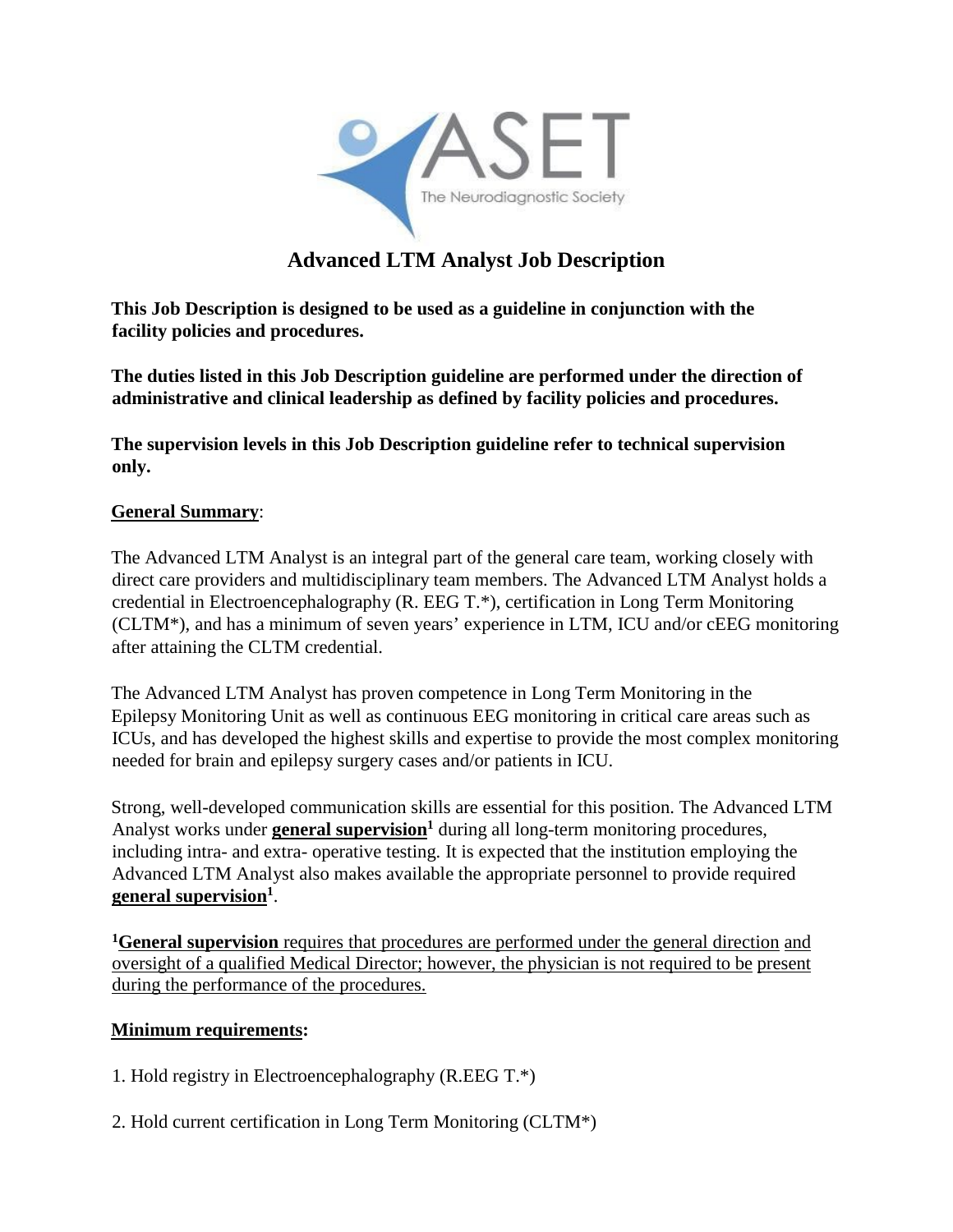3. Minimum of 7 years' experience in LTM and/or ICU after attaining the CLTM credential.

4. Have strong, well-developed communication and critical thinking skills.

5. Extensive knowledge of medication and its effects on EEG waveforms.

6. Current BLS certification is required.

7. An Associate's or Bachelor's degree from an accredited college or university is preferred.

# **Education:**

Completion of a Commission on Accreditation of Allied Health Education Programs (CAAHEP) accredited Neurodiagnostic Technology Program, or a Bachelor's Degree from an accredited college or university is preferred.

It is recommended that education in sterile technique and operating room orientation per institution protocol be required.

# **Reports to**:

Administrative and clinical leadership as is defined by facility policy and procedures.

## **Principal Duties and Responsibilities:**

Expected level of competency in performance of the duties and responsibilities listed below is:

The Advanced LTM Analyst is independent and proficient in the performance and training of all duties and responsibilities for LTM/ICU/cEEG monitoring and may act as the physician extender in collaboration with the supervising physician and other healthcare staff.

Extensive knowledge of medication and its effects on EEG waveforms and patterns is required.

Must have extensive knowledge of EEG technology concepts and advanced techniques for LTM/ICU/cEEG, including:

- 1. Equipment set-up for ICU/cEEG recordings and application of scalp electrodes utilizing International 10-20 (or 10-10) System of Electrode Placement using collodion or paste adhesives.
- 2. Activating procedures (hyperventilation, photic stimulation) as appropriate.
- 3. All duties and responsibilities for typical and special consideration for routine and advanced EEG/ECoG (electrocorticography).
- 4. Extensive knowledge in neuroanesthesia and its application to neuromonitoring.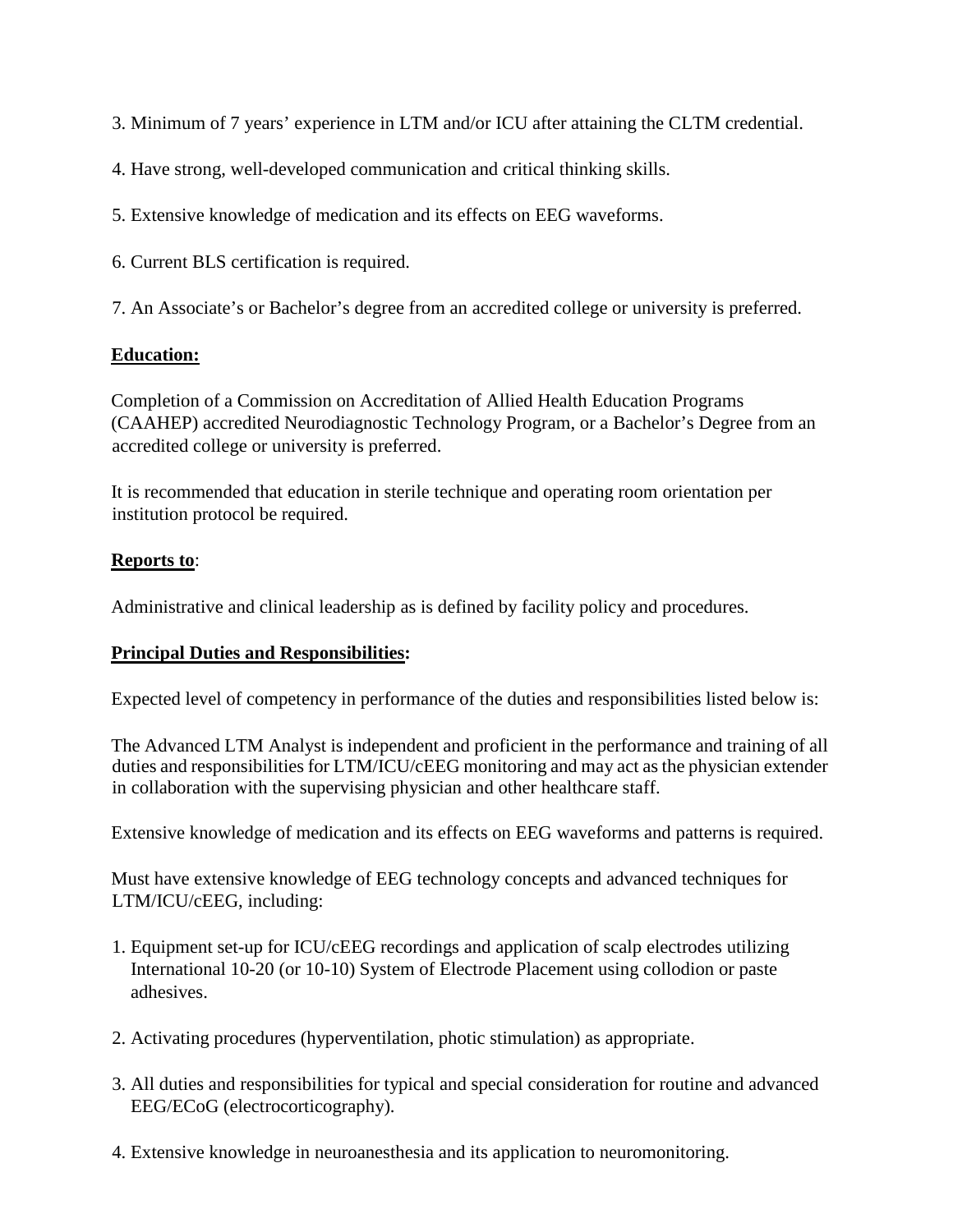5. All aspects of the subdural grid implant preoperatively, intraoperatively, and post- operatively including but not limited to: electrode set-up, montage creation/verification, troubleshooting, hook-up and discontinuation, and stimulation for cortical mapping.

Recognizes physiologic and nonphysiologic artifacts and eliminates and/or properly monitors. Reviews, evaluates, maps, and classifies impressions of ictal, interictal and paroxysmal events from EEG/Video data.

Describes examination made during admission to the monitoring units.

Responsible for daily scanning, documentation and annotation of ictal, interictal and paroxysmal events. Writes final report and detailed description of EEG patterns, seizure semiology, radiologic findings, mapping of ictal and interictal abnormalities and selection of representative EEG samples.

Maps interictal and ictal patterns and creates permanent file clips which represent these findings.

Details patient history from patient interviews and writes daily monitoring descriptions in the patient hospital charts.

Edits and archives EEG and video data of patients' Video/EEG monitoring

Educates the patient and family regarding their LTM/ICU/cEEG monitoring procedure as well as interacting on a level appropriate to the patient's age and mental capacity. Documents description of the patient's events and pertinent history to include current and previous medications, family history, surgeries, skull defects, etc. into the patient's record.

Must have above average computer skills.

Utilizes universal precautions and adheres to the infection control standards of the institution.

Establishes lab protocols according to American Clinical Neurophysiology Society (ACNS) guidelines and complies with the safety policies and procedures of the medical institution and as recommended by the American Epilepsy Society (AES). Knowledge and practice of department management including, budgeting, scheduling and equipment purchases.

Tutors, demonstrates and mentors other team members.

Maintains continuing education requirements of ABRET for CLTM\* by reviewing current literature and attending continuing education meetings and seminars. All other relate duties that are consistent with patient and technical care for this level.

## **Physical Skills:**

1. Frequent walking 25-75%